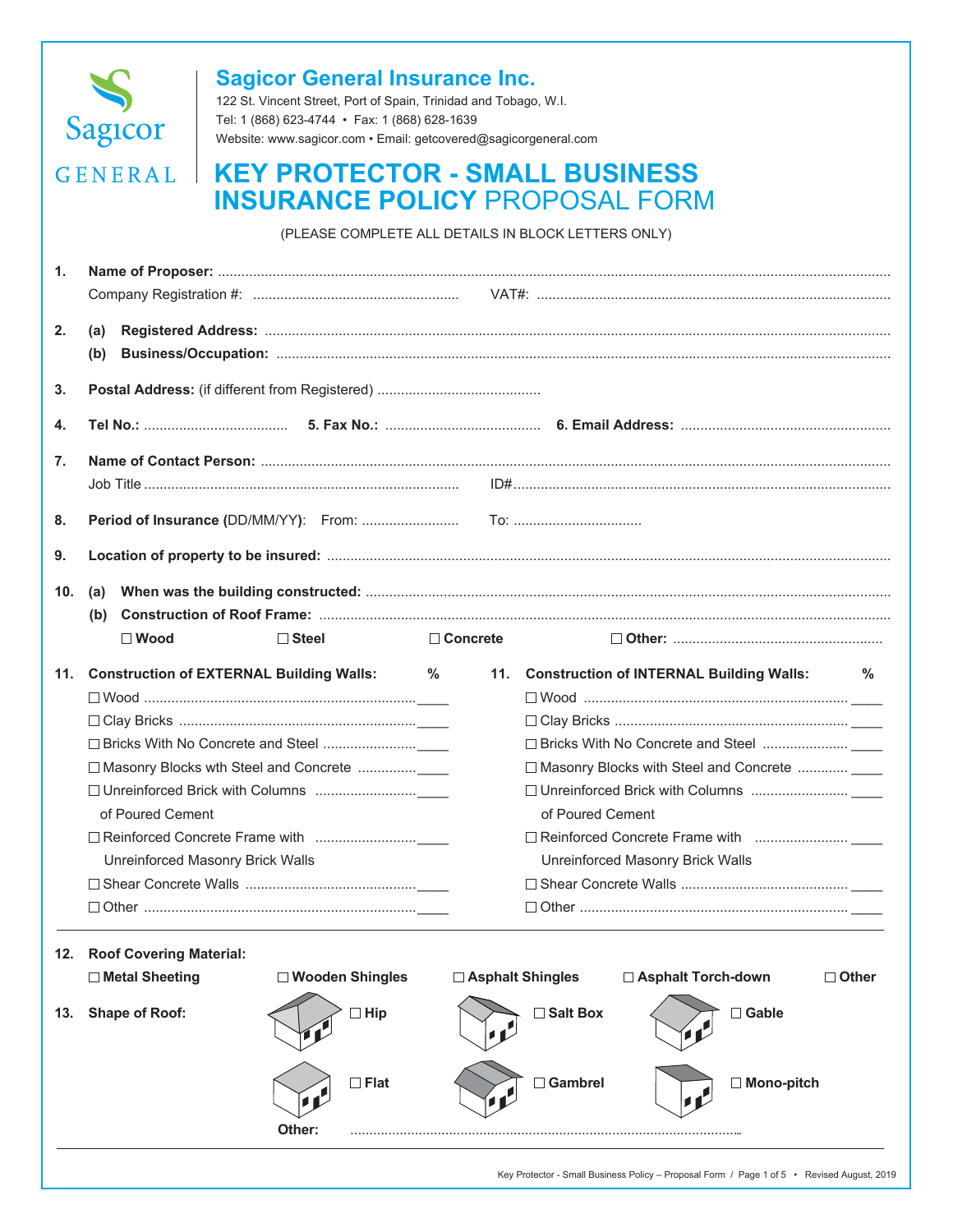|     | 14. Construction of Floor:<br>$\Box$ Concrete<br>$\square$ Wood<br>□ Metal                                                                                                                                                                                                                                      | Floor covered with:<br>$\Box$ Ceramic Tiles $\Box$ Paint<br>$\square$ Wood<br>$\Box$ Carpet                                                                                                                                                    |
|-----|-----------------------------------------------------------------------------------------------------------------------------------------------------------------------------------------------------------------------------------------------------------------------------------------------------------------|------------------------------------------------------------------------------------------------------------------------------------------------------------------------------------------------------------------------------------------------|
| 15. |                                                                                                                                                                                                                                                                                                                 |                                                                                                                                                                                                                                                |
| 17. | Are all Floors Constructed of Concrete? □ Yes □ No                                                                                                                                                                                                                                                              |                                                                                                                                                                                                                                                |
| 18. | <b>Type of Foundation:</b><br>$\Box$ Strip/Solid<br>$\Box$ Columns                                                                                                                                                                                                                                              |                                                                                                                                                                                                                                                |
| 19. | Indicate below whether or not the building has any of the following features:<br>Hurricane Shutters □ Yes □ No<br>Hurricane Straps □ Yes □ No<br>Fire Extinguisher $\Box$ Yes $\Box$ No<br><b>Fire Hose</b><br><b>Fire Alarm</b><br>$\Box$ Yes $\Box$ No<br><b>Burglar Alarm</b> □ Yes □ No<br><b>Monitored</b> | <b>Other Hurricane Protection</b> □ Yes □ No<br><b>Smoke Detectors</b><br>$\Box$ Yes $\Box$ No<br>$\Box$ Yes $\Box$ No<br><b>Burglar Bars on:</b><br><b>Doors</b> $\Box$ Yes $\Box$ No<br>Windows $\Box$ Yes $\Box$ No<br>$\Box$ Yes $\Box$ No |
|     | 20. Security guards on premises □ Yes □ No                                                                                                                                                                                                                                                                      |                                                                                                                                                                                                                                                |
|     | <b>FIRE AND OTHER PERILS</b>                                                                                                                                                                                                                                                                                    |                                                                                                                                                                                                                                                |
|     | 21. What value is to be insured for:                                                                                                                                                                                                                                                                            |                                                                                                                                                                                                                                                |
| 22. |                                                                                                                                                                                                                                                                                                                 |                                                                                                                                                                                                                                                |
| 23. | Is the Business presently Insured?                                                                                                                                                                                                                                                                              | $\Box$ Yes $\Box$ No                                                                                                                                                                                                                           |
|     | 24. Are you the sole tenant?                                                                                                                                                                                                                                                                                    | $\Box$ Yes $\Box$ No                                                                                                                                                                                                                           |
| 25. | Are neighbouring buildings closer than 12 feet?<br>If Yes, please state:<br>(a)<br>(b)                                                                                                                                                                                                                          | $\Box$ Yes $\Box$ No                                                                                                                                                                                                                           |
| 26. | Is there a Mortgage or Financial Interest to be endorsed on the Policy?                                                                                                                                                                                                                                         | $\Box$ Yes $\Box$ No                                                                                                                                                                                                                           |
|     |                                                                                                                                                                                                                                                                                                                 |                                                                                                                                                                                                                                                |
|     | <b>PUBLIC LIABILITY</b>                                                                                                                                                                                                                                                                                         |                                                                                                                                                                                                                                                |
|     | 27. Choose a limit for Public Liability:                                                                                                                                                                                                                                                                        | $\square$ \$750,000<br>$\square$ \$1,000,000<br>$\square$ \$1,500,000<br>$\square$ \$2,000,000                                                                                                                                                 |
|     |                                                                                                                                                                                                                                                                                                                 | Key Protector - Small Business Policy – Proposal Form / Page 2 of 5 • Revised August, 2019                                                                                                                                                     |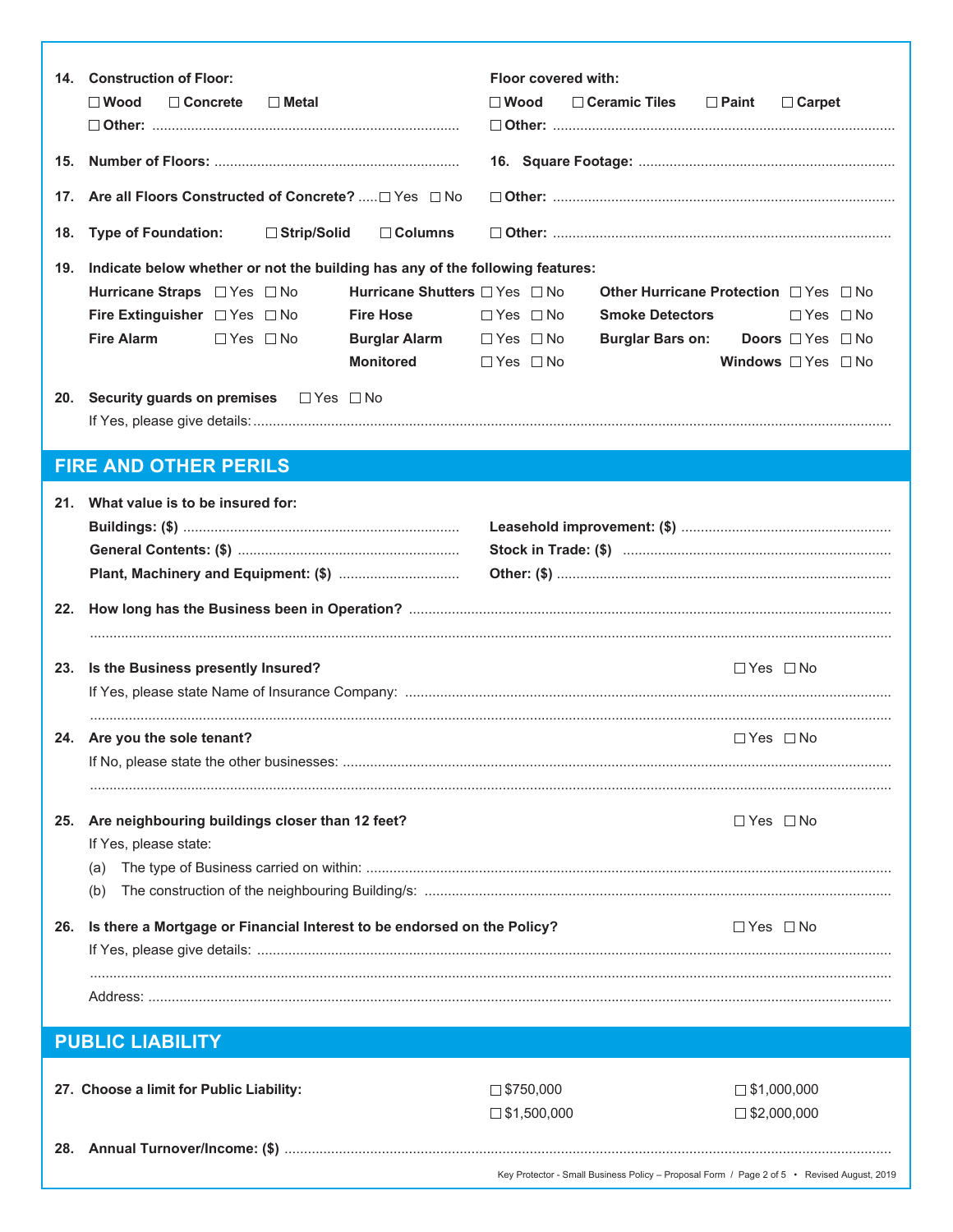|     | 29. Are the premises in a good state of repair?                                                                                                                                                                                     |                                                                                                                            | $\Box$ Yes $\Box$ No |
|-----|-------------------------------------------------------------------------------------------------------------------------------------------------------------------------------------------------------------------------------------|----------------------------------------------------------------------------------------------------------------------------|----------------------|
| 30. | Are you responsible for the repairs to the premises?                                                                                                                                                                                |                                                                                                                            | $\Box$ Yes $\Box$ No |
| 31. | Does the Business use:<br>$\Box$ Hoists<br>$\Box$ Lifts<br>$\Box$ Cranes<br>□ Passenger Lifts<br>$\Box$ Escalators                                                                                                                  | □ Heating Equipment<br>□ Burning Equipment<br>□ Welding Equipment<br>□ Torch Cutting Equipment<br>□ Compressed Air Welding |                      |
|     | $\Box$ Acids<br>$\Box$ Chemicals                                                                                                                                                                                                    | $\square$ Gases<br>$\Box$ Asbestos                                                                                         | $\square$ Explosives |
|     | Radioactive substances or other sources of lonizing radiations? $\square$ Yes $\square$ No                                                                                                                                          |                                                                                                                            |                      |
| 33  | Do you engage in work at other premises?                                                                                                                                                                                            | $\Box$ Yes $\Box$ No                                                                                                       |                      |
| 34. | Is the Business presently insured for Public Liability?                                                                                                                                                                             | $\Box$ Yes $\Box$ No                                                                                                       |                      |
|     |                                                                                                                                                                                                                                     |                                                                                                                            |                      |
|     | <b>LOSS OF MONEY</b>                                                                                                                                                                                                                |                                                                                                                            |                      |
|     | 35. Is cash kept overnight at the premises?                                                                                                                                                                                         |                                                                                                                            | $\Box$ Yes $\Box$ No |
|     |                                                                                                                                                                                                                                     |                                                                                                                            |                      |
|     | 37. Are deposits done during the day?                                                                                                                                                                                               |                                                                                                                            | $\Box$ Yes $\Box$ No |
|     | 38. How many persons are engaged in the transportation of cash at any one time?                                                                                                                                                     |                                                                                                                            |                      |
|     | 39. What is the method used for transporting cash?                                                                                                                                                                                  |                                                                                                                            |                      |
|     | <b>ADDITIONAL EXPENDITURE</b>                                                                                                                                                                                                       |                                                                                                                            |                      |
|     | Collectively, the minimum sum insured is TT\$150,000.00. A higher limit up to 5% of either the building(s) sum insured or<br>general contents plus stock sum insured, whichever is greater, is permissable at an additional premium |                                                                                                                            |                      |
| 40. | Please choose a limit:                                                                                                                                                                                                              |                                                                                                                            |                      |
|     | <b>Additional Expenses (\$):</b><br>Loss of Rent (\$):                                                                                                                                                                              |                                                                                                                            | Auditors Fee (\$):   |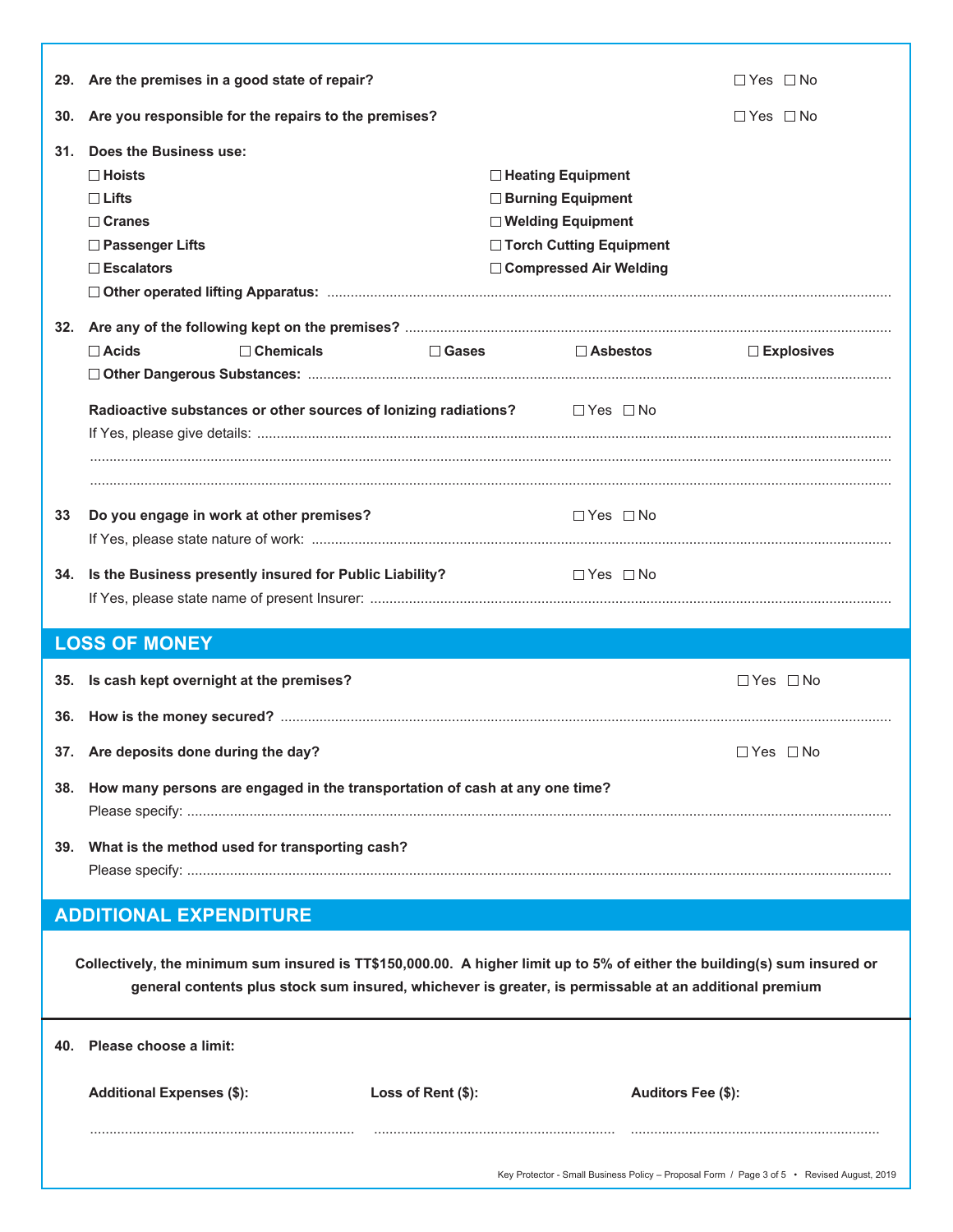# **WORKMEN'S COMPENSATION**

#### Standard limit: \$2,500,000. (Common Law Limit)

#### 41. Please give details on the categories, numbers and wages of employees:

| <b>Job Type:</b>                                                                                 | No. of Employees: | <b>Estimated annual wages:</b>            |
|--------------------------------------------------------------------------------------------------|-------------------|-------------------------------------------|
| Managerial, Administrative and<br>and Clerical Staff not engaging<br>in Manual Work:             |                   | <b>Salaries and other Earnings:</b><br>\$ |
| Employees engaged in woodworking,<br>welding, fabricating including machinists<br>and labourers: |                   | \$                                        |
| State other categories of workers:                                                               |                   |                                           |
|                                                                                                  |                   | \$                                        |
|                                                                                                  |                   | \$                                        |
|                                                                                                  |                   | S.                                        |
|                                                                                                  |                   |                                           |
|                                                                                                  |                   |                                           |
|                                                                                                  |                   | S.                                        |
|                                                                                                  |                   | S.                                        |
|                                                                                                  |                   |                                           |
|                                                                                                  |                   | \$                                        |
|                                                                                                  |                   | $\$\dots$                                 |
|                                                                                                  |                   |                                           |

### **GOODS IN TRANSIT**

| 42. Do Vehicles carry Fire Extinguishers?                     | $\Box$ Yes $\Box$ No |
|---------------------------------------------------------------|----------------------|
| 43. Are the vehicles fully enclosed?                          | $\Box$ Yes $\Box$ No |
| 44. Does an employee always remain with the loaded vehicle?   | $\Box$ Yes $\Box$ No |
| 45. Is the vehicle loaded and unloaded by your own employees? | $\Box$ Yes $\Box$ No |